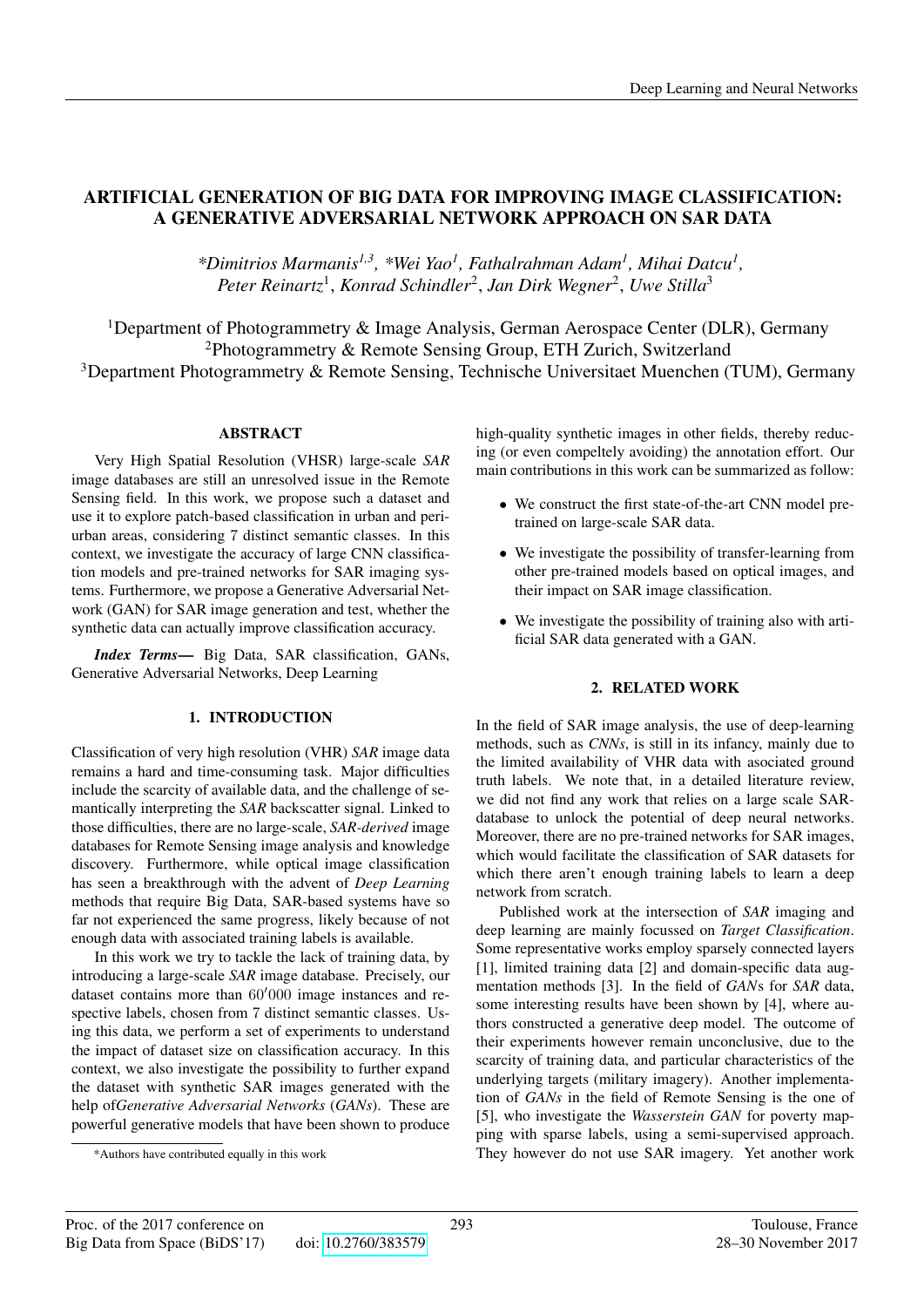on optical remote sensing imagery and artificial data generation is the one of [6]. Thery propose an additional objective function over the standard GAN architecture to improve the output. While the approach is interesting, it ultimately does not produce visually realistic images of the target classes. A promising work is [7], which demonstrates the generation of synthetic SAR images on the basis of optical images. The high-quality samples generated in that work show the potential of *GAN* methods for SAR image synthesis, and motivate us to further investigate that topic.

#### 3. THE DATASET

Our dataset was obtained via a novel classification scheme especially designed for high-resolution SAR imagery of (mainly)q built-up areas. The dataset contain image patches from 288 TerraSAR-X image scenes (41 scenes acquired in Africa, 6 from Antarctica, 59 from Asia, 80 from Europe, 40 from the Middle East, 54 from North and South America and  $8$  from ocean surfaces), with a total of over  $60'000$  individual patches. All *TerraSAR-X* data are obtained via the X-band instrument, using the high-resolution Spotlight mode. The incident angles throughout the scenes varies between 20 and 50 degrees. The resolution of the images scenes is set to 2.9m, with a pixel spacing of 1.25m. The chosen polarization for the dataset is horizontal (HH) for all products. Furthermore, for conveniennce we convert all intensity data to 8-bit integer precision. For more information on the dataset, refer to [8].

#### 4. EXPERIMENTS

In our experiments, we first set a baseline for deep learning based SAR classification, and go on to investigate if we can improve over that baseline with additional, synthetic data generated with a *GAN*.

#### 4.1. The CNN SAR classifier

To establish a baseline for the use of CNNs with SAR data, we employ a state-of-the-art network architecture for optical images, namely the standard Residual Network with 50 hidden layers (*ResNet-50*) [9]. To adapt the network to our class nomenclature, we remove the fully connected layers at the top and replace them with three fully connected layers of size 256, 256 and 7, respectively, which we train from scratch. The resulting model achieves an overall accuracy of 93.2%. We find this result very encouraging: in spite of the radically different imaging process and image statistics, modern, deep CNNs appear to be suitable for supervised SAR image classification and yield high classification accuracy, when trained on an appropriate, large training set.

A further, interesting observation is that conventional pretraining (i.e., initialization with the weights learned from optical images) has little effect on the classification result. This is not unexpected – while the pre-training with very large databases (millions of images) does ususally help when working with optical images, the local image statistics of RGB and *SAR* data are probably too different to transfer even low-level image properties. To support that hypothesis, we have we trained the same ResNet-50 twice, once with random initialization and once with weights pre-trained on *ImageNet*. The classification results for SAR were practical the same in both cases. I.e., the pre-trained weights do not hurt the learning, but they also do not help compared to random initialisation.

#### 4.2. Image Generation with BEGAN Models

Given the good performance of the deep network, and the still comparatively small training database (in computer vision, models are routinely pre-trained with more than  $10^6$  training images), we investigate if artificial data generation with a *GAN* can further improve our classifier. For close-range applications, it has already been shown that classifier training can benefit from *GAN* image synthesis, e.g., for sign recognition [10]. However, our task however is more challenging, due to the extreme variability of the SAR data in our database, and the large dimension of the output images we need to generate (160  $\times$  160 pixels).

#### *4.2.1. BEGAN Model for SAR*

Despite the rather recent invention of *GANs*, there is already a plethora of variants such as *DC-GANs*, *cGANs*, *WGANs*, *DRAGANs* and *BEGANs*. We base our investigation on the newly proposed *BEGAN* model [11], which was shown to generate images of remarkable quality, and to handle larger image sizes than most other variants.

Compared to the standard *GAN* model, the *BEGAN* design has a number of attractive characteristics. First, it uses autoencoders as discriminator, thus matching the corresponding autoencoder distributions (rather than the raw data distributions), with a Wasserstein distance loss. Furthermore, *BE-GAN* employs an equilibrium term to balance the effect of the *Discriminator* with respect to the *Generator*, so as to avoid an "early win" of one stage over the other.

*BEGAN* was initially proposed for generating human faces. Even though this is already a challenging problem, synthesising SAR images proved to be a lot harder. Through empirical experimentation, we found that the capacity of the original model is not sufficient to capture the complexity of our database. We therefore added more layers both to the *Generator* and the *Discriminator*. In each of the two stages, we add two additional convolution layers (with respective eLU non-linearities), before the respective pooling/upsampling layers. Furthermore, we have replaced the final, linear layers of both stages with non-linear ones, using the ReLU non-linearity.  $1$ 

<sup>1</sup>Code: https://github.com/deep-unlearn/Big\_Data\_From\_Space\_2017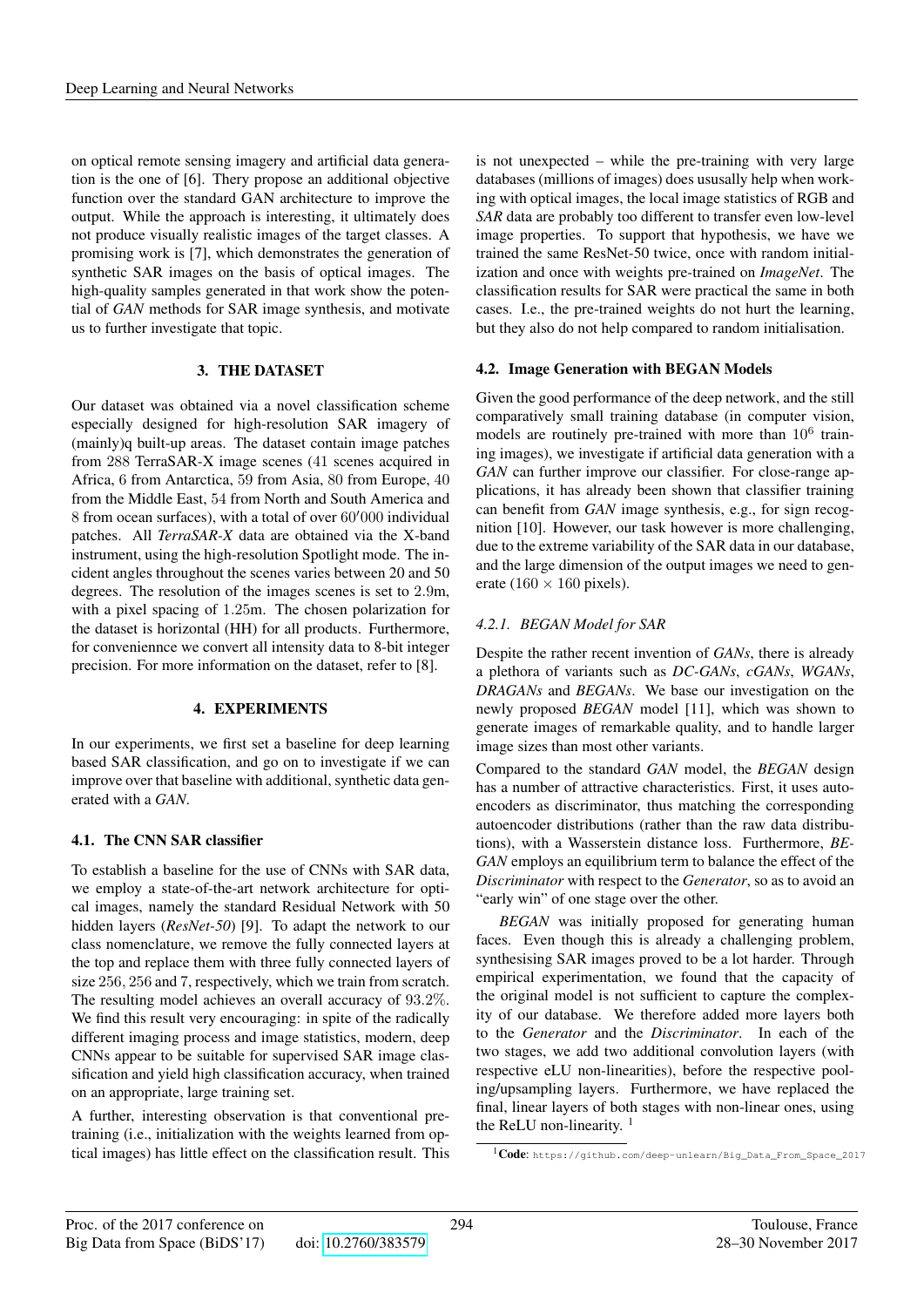Finally, and perhaps most significantly, we have changed the loss function of the discriminator. The original loss function is simply the mean of the per-pixel  $L_1$  distance. In our model, we replace it by a combination of a per-pixel distance and a histogram distance, to explicitly match the global intensity distributions of the images. The new loss is given by :

$$
\mathcal{L}_{\text{generated}} = L_{\text{hist}} + \omega \cdot L_{\text{spatial}}
$$
\n
$$
L_{\text{hist}} = \frac{1}{N_{\text{bins}}} \cdot \sum (\text{hist}(X) - \text{hist}(X_{\text{recon}}))^2
$$
\n
$$
L_{\text{spatial}} = \frac{1}{N_{\text{pix}}} \cdot \sum (X - X_{\text{recon}})^2
$$

where *hist* returns the histogram of an image over a fixed number  $N_{bins}$  of bins (set to 64), and  $N_{pix}$  is the number of pixels in the generated image. The hyperparameter  $\omega$  defines a weighting between the two parts of the loss. For our experiments we empirically set it to  $\omega = 0.001$ .

### *4.2.2. BEGAN Image Generation*

Image generation with GANs still remains somewhat a brittle and somewhat challenging task. We thus investigate three for our SAR image generation problem. They are:

- In the hard scenario, the network is asked to directly generate large SAR patches of size  $160 \times 160$  pixels. This scenario would be optimal, in the sense that it outputs patches at the correct size for our database; but it also the most complex prediction task.
- In the intermediate scenario, the network generates SAR patches at  $2\times$  larger GSD, with dimension  $80\times80$ pixels, which are then compared to downsampled real images. The reduced resolution lowers the complexity of the task, while the patch size in scene coordinates, and thus the spatial context, remains the same. But the resulting images must be upsampled to the original dimensions, and thus lack high-frequency detail.
- In the simple scenario, images are also generated at  $80 \times 80$  pixels, but this time the original GSD is retained. Instead, the patch size in scene coordinates is halved, respectively the real SAR patches are cropped. The resulting images must again be upampled, to match the patch size used for classification. Using smaller *and* more local patches presumably further reduces the complexity of the prediction, the price to pay is a mismatch in GSD between synthetic and real training images, and the loss of 3/4 of the context area.

So far, we were unsuccessful in our attempts to train the hard scenario. We leave it to future work to determine whether this can be remedied, or whether a higher-capacity model is needed. For the intermediate scenario, the generator appeared to converge better, but its outputs were still unsatisfactory and did not visually resemble the original data. For the time being, this failure leaves us with the simple scenario. That setting did converge to a reasonable solution that outputs realisticallylooking synthetic images, see examples in *Figure 1* and real SAR data in *Figure 2*. However, one can also clearly see that the smaller patches capture less of the context.

## 4.3. Classification Augmentation Through GANs

In spite of the limited success to synthesize full-size patches, we continued the experiment. The "simple"patches were upsampled to  $160 \times 160$  pixels and added to the training data for the classification network. As a first test, we generated 5100 synthetic instances of the *Settlement* class, which is the most frequent class in the dataset (25'000 real traning patches), and also the one with the strongest intra-class variation.

Somewhat surprisingly, retraining the *ResNet-50* classifier with the augmented dataset did not influence the classifier either way. We get the same classification accuracy of 93.2%. Seemingly, the synthetic examples were neither capable of adding any additional information that would have improved the classifier, nor were they unrealistic enough to negatively impact the classifier. Obviously, in the absence of a satisfactory explanation such an outcome appears unlikely. Future work will have to determine the cause, and hopefully address the current short-comings of the generator, so as to further improve the classifier network.

#### 5. CONCLUSIONS

We have introduced a new, large-scale database of SAR patches with asociated semantic class labels. To our knowledge, this is the first SAR dataset large enough to train modern deep neural networks, and we have demonstrated that capability by learning a *ResNet-50* convolutional network that achieves an excellent 93.2% hit rate over 7 different scene categories. We have further adapted the generative BEGAN network model to SAR data, and have experimented with synthetically generated images to obtain an even larger traning set. Unfortunately, we are still struggling with technical problems in the image synthesis, and the first experiments with additional, synthetic training data have not yet led to conclusive results. Nevertheless, our paper clearly shows that, as soon as enough data is available, deep convolutional networks work extremely well also for SAR images. More detailed tests and comparisons still need to be run, but we believe that our results set a new standard for patch-wise SAR classification. We also posit that our failure to exploit synthetic images is due to relatively minor technical difficulties that can be addressed, and we are still convinced that GANs have the potential to support the the generation of truly big training databases.